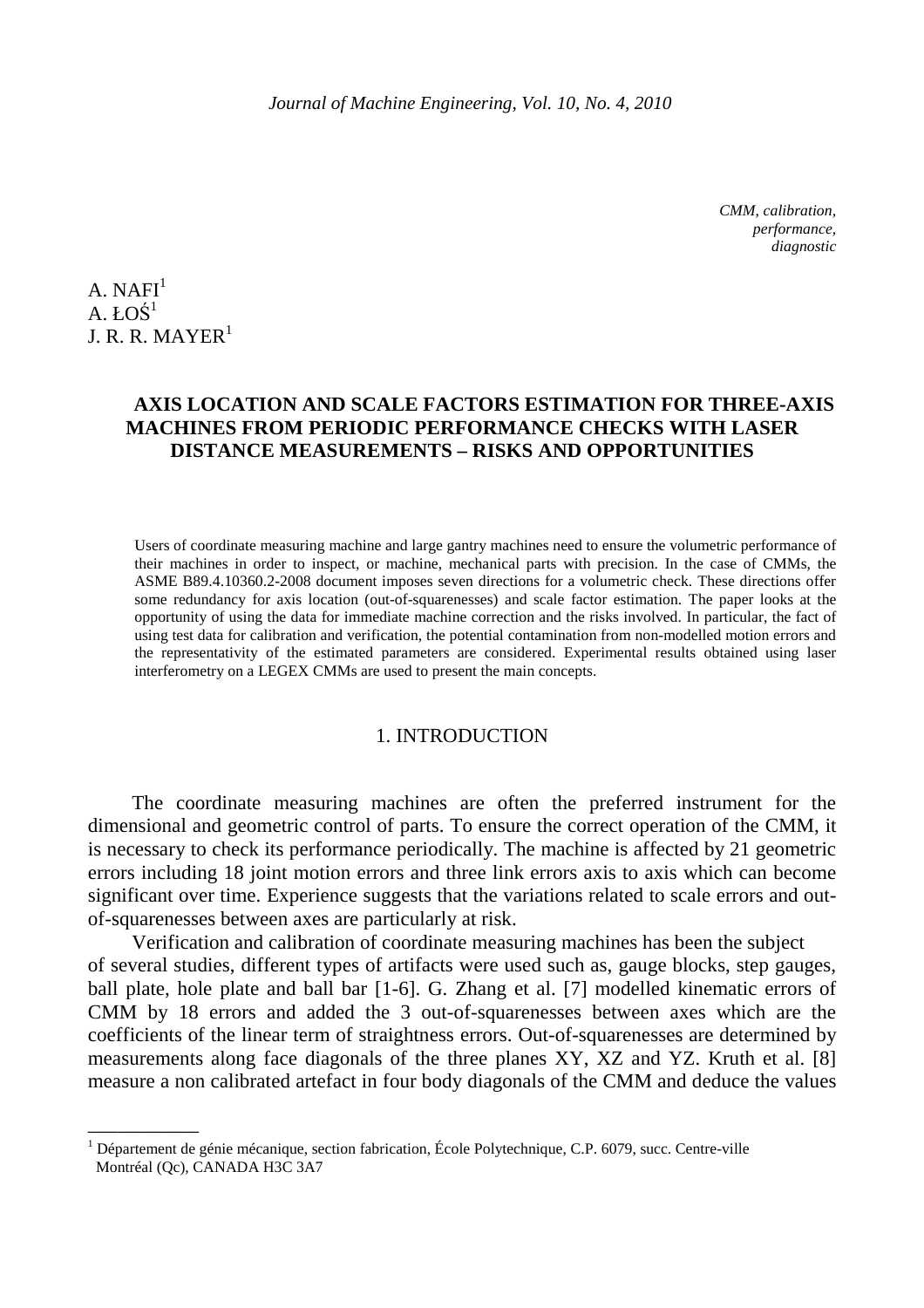of the squareness errors. For verification of the performance of large CMM, say up to four metres of displacement, Phillips et al. [9] used an artefact equipped with a laser. A retroreflector is secured to a sphere that is probed by the CMM, while the laser measures the displacement of the retro-reflector. The ASME B89.4.10360.2-2008 report [10] suggests the use of five lengths (which can be done with laser) measured in seven predefined positions to provide an indication of the performance of the CMM, but without assessing parametric sources from the machine. This study provides a method for determination of scale errors and out-of-squarenesses between axes using the data for a volumetric check.

### 2. ERROR OF POSITION

### 2.1. POSITION OF THE STYLUS TIP AND THE WORKPIECE IN COORDINATE SYSTEM

The machine used for this study is a MITUTOYO model LEGEX 9106 with topology WYFXZT. Fig. 1 illustrates the coordinate system  $(X, Y, Z)$  for the position of the centre  $O<sub>z</sub>$ of the articulated system of the probe t and the position of a point to measure on the workpiece w. These coordinates are defined in reference frame {F} and calculated from the movement of the carriages of the machine. The coordinates of the stylus tip t  $(x_t, y_t, z_t)$ , in the reference frame  ${F}$ , are defined by the moving axes coordinates X and Z, by the length *L<sup>s</sup>* (distance from the pivot of the articulated system to the centre of the stylus tip) and the orientations of the articulated system (angles *A* and *B*). The coordinates of a point to measure on the workpiece w  $(x_w, y_w, z_w)$ , in the reference frame  $\{F\}$ , are defined by the moving axes coordinates Y.



Fig. 1. Position of the stylus tip and workpiece in the coordinate system

On a real CMM, the positions of the stylus tip and workpiece do not exactly correspond to the nominal position; this position is affected by the deviation related to the joints of the machine. Fig. 1 shows the linear and angular deviation associated to each joint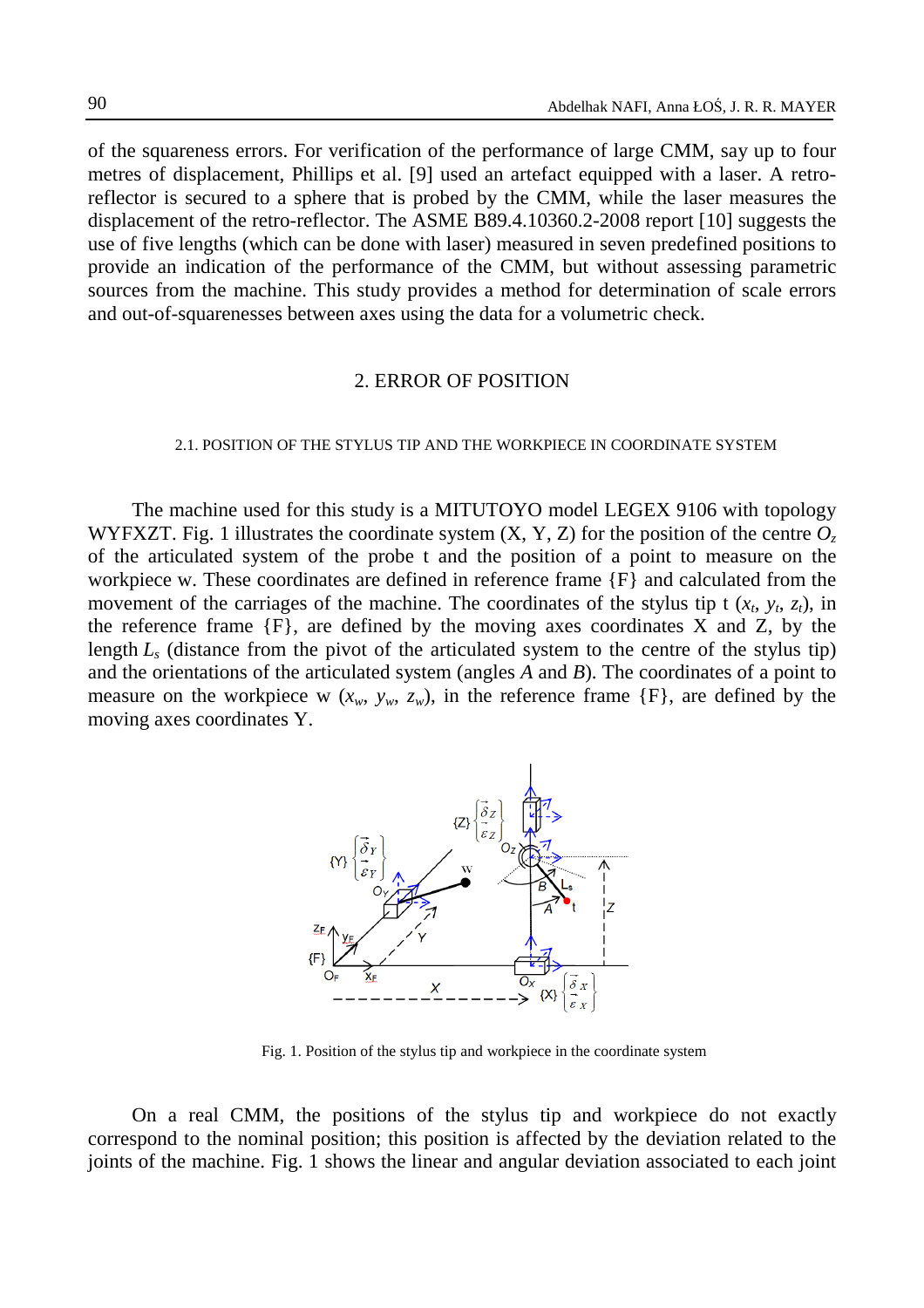X, Y and Z; For example.  $\overrightarrow{\delta}_X$  and  $\overrightarrow{\epsilon}_X$  are respectively the linear and the angular deviation associated to the X joint.

### 2.2. ERROR POSITION OF THE STYLUS TIP AND THE WORKPIECE

The position of the stylus tip and the workpiece is affected by the deviation associated to the joints. Angular deviation spread in the body rigid structure by the effect of the Abbé offsets. The linear deviation has a direct effect on the position of stylus tip and the workpiece. The position error is the deviation between the real and the nominal position.

The position error of the stylus tip is [11]

$$
\vec{e}_t = \vec{\delta}_x + \vec{\epsilon}_x \wedge \vec{O_x t} + \vec{\delta}_z + \vec{\epsilon}_z \wedge \vec{O_z t}
$$
 (1)

Similarly, the position error of the workpiece is

$$
\vec{e_w} = \vec{\delta_y} + \vec{\varepsilon_y} \wedge \vec{O_y}t
$$
 (2)

The volumetric error that characterizes the position error of stylus tip relative to the workpiece is:

$$
e_M = e_t - e_w \tag{3}
$$

Assuming the scale errors and out-of-squarenesses are dominant. After decomposition of vectors  $O_x t$ ,  $O_y t$  and  $O_z t$  in the frame {F} we have:

$$
\overrightarrow{e_M} = \begin{pmatrix} K_x \cdot X \\ 0 \\ 0 \end{pmatrix} + \begin{pmatrix} \mathcal{E}_{x,X} \\ \mathcal{E}_{y,X} \\ 0 \end{pmatrix} \wedge \begin{pmatrix} t_x \\ t_y \\ Z + t_z \end{pmatrix} + \begin{pmatrix} 0 \\ 0 \\ K_z \cdot Z \end{pmatrix} - \begin{pmatrix} \mathcal{E}_{z,X} \\ K_y \cdot Y \\ 0 \end{pmatrix}
$$
(4)

$$
xt = X + tx
$$
  
\n
$$
yt = ty
$$
  
\n
$$
zt = Z + t
$$
 (5)

 $K_x$ ,  $K_y$  and  $K_z$  are the scale gain errors of the X, Y and Z axis respectively.  $\epsilon_{z}$ ,  $\epsilon_{y}$ ,  $\epsilon_{y}$  and  $\epsilon_{x}$ ,  $\epsilon_{z}$ are the out-of-squarenesses of the Y-axis relative to X-axis, the Z-axis relative to X-axis and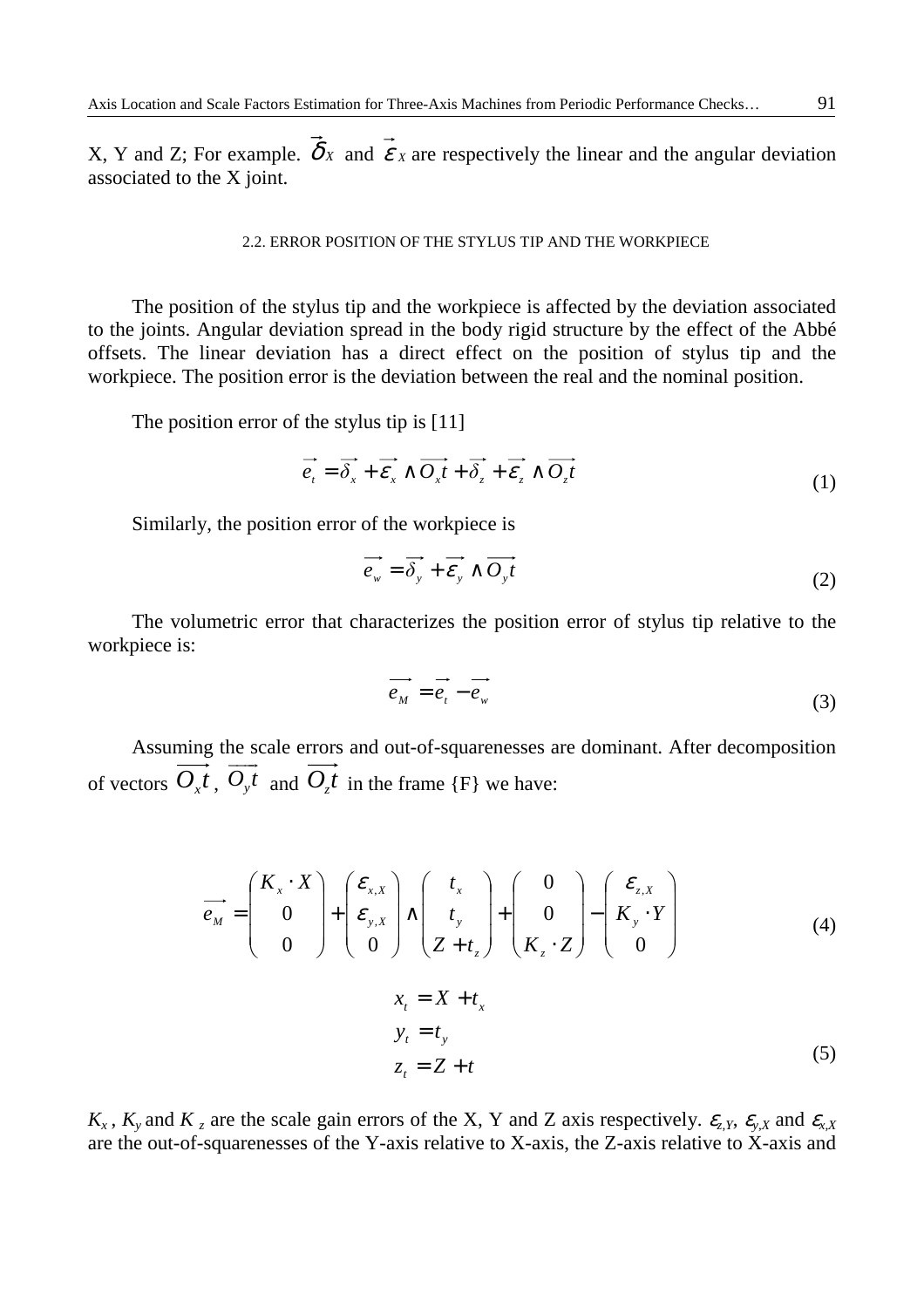the Z-axis relative to Y-axis respectively.

 $\overline{\phantom{a}}$ 

The nominal coordinates of the stylus tip relative to frame {F} are:

In matrix form, equation (4) is

$$
\overline{e_M} = J \cdot \delta P
$$
\n
$$
\overline{e_M} = \begin{bmatrix} -Y & z_t & 0 & X & 0 & 0 \\ 0 & 0 & -z_t & 0 & -Y & 0 \\ 0 & -t_x & t_y & 0 & 0 & Z \end{bmatrix} \begin{bmatrix} \varepsilon_{z,x} \\ \varepsilon_{x,x} \\ \varepsilon_{x,x} \\ K_x \\ K_y \\ K_z \end{bmatrix}
$$
\n
$$
(6)
$$

### 3. GENERAL EXPRESSION OF ERROR OF MEASUREMENT OF DISTANCE

A linear laser interferometer is used to acquire the performance data. The measurement line *i* in the coordinate system of the CMM is defined by the two angles,  $\alpha_i$ and  $\beta_i$ , and the coordinates of the first point  $M_{1,i}$ , shown in Fig. 2. The coordinates of the nominal points  $M_{i,i}$  in the line of measurement are:

 $\sim$   $\sim$   $\sim$ 

$$
\overrightarrow{O_{F}M_{j,i}} = \overrightarrow{O_{F}M_{1,i}} + \overrightarrow{M_{1,i}M_{j,i}}
$$
\n(7)

where:

$$
\overrightarrow{M_{1,i}M_{j,i}} = \|M_{1,i}M_{j,i}\| \cdot \hat{n}_i \text{ with } \hat{n}_i = \begin{pmatrix} \cos(\beta_i)\cos(\alpha_i) \\ \cos(\beta_i)\sin(\alpha_i) \\ \sin(\beta_i) \end{pmatrix}
$$

The measurement error is the difference between the nominal target displacement and the real distance measured by the laser. From a modelling point of view, the measurement error  $E_{1j,i}$  between the experimentally measured point  $M_{1,i}$  and the point  $M_{j,i}$  is the projection, in direction  $\hat{n}_i$ , of the difference between the volumetric error calculated at point  $M_{j,i}$  and point  $M_{1,i}$ .

$$
E_{1j,i} = (\vec{e}_{M_{j,i}} - \vec{e}_{M_{1,i}}) \cdot \hat{n}_i
$$
 (8)

Using the equation (6), equation (8) becomes

$$
E_{1j,i} = \left[ \left( \boldsymbol{J}_{j,i}^T . \hat{\boldsymbol{n}}_i \right)^T - \left( \boldsymbol{J}_{1,i}^T . \hat{\boldsymbol{n}}_i \right)^T \right] \delta P \tag{9}
$$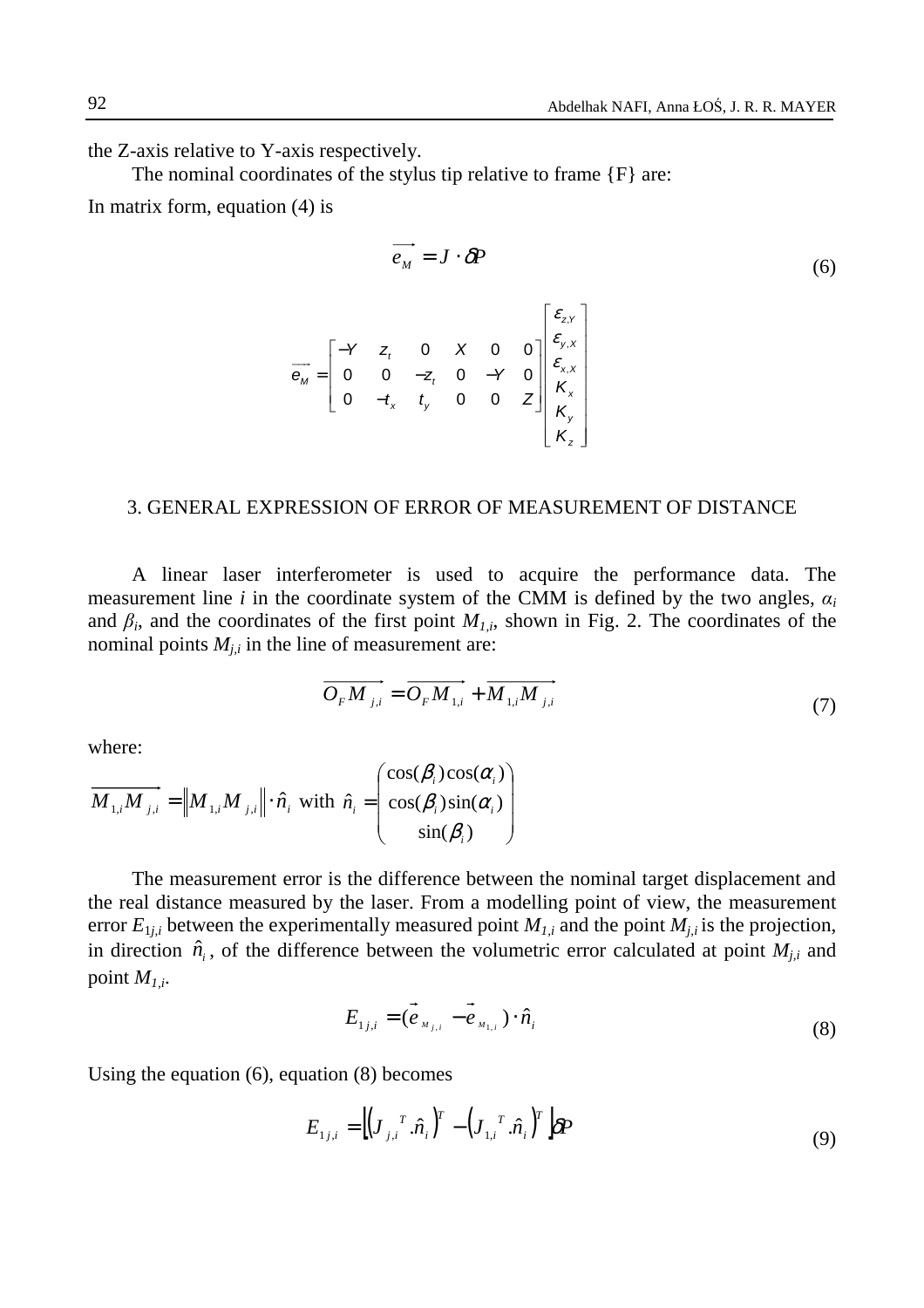

Fig. 2. Measurement error in the measurement volume of the CMM

where  $J_{j,i}$  is the jacobian matrix at a point  $M_{j,i}$  for a measurement in the direction  $\hat{n}_i$ .

By measuring all target distance in the seven predefined positions by the AMSE report, a system (10) of equations is built, where each line corresponds to one measurement error:

$$
E = H\delta P\tag{10}
$$

where *E* is a column matrix, comprising all the errors of measurements made and *H* is the identification matrix.

# 4. EXPERIMENTS

#### 4.1. MACHINE AND LASER SETUP

The experimental measurements set up on a MITUTOYO LEGEX 9106 installed in the dimensional metrology laboratory of Ecole Polytechnique in Montreal is shown in Fig. 3

Fig. 4. shows the seven positions predefined by the ASME report for periodic verification. A Renishaw ML10 Gold Laser was used to measure the actual displacement.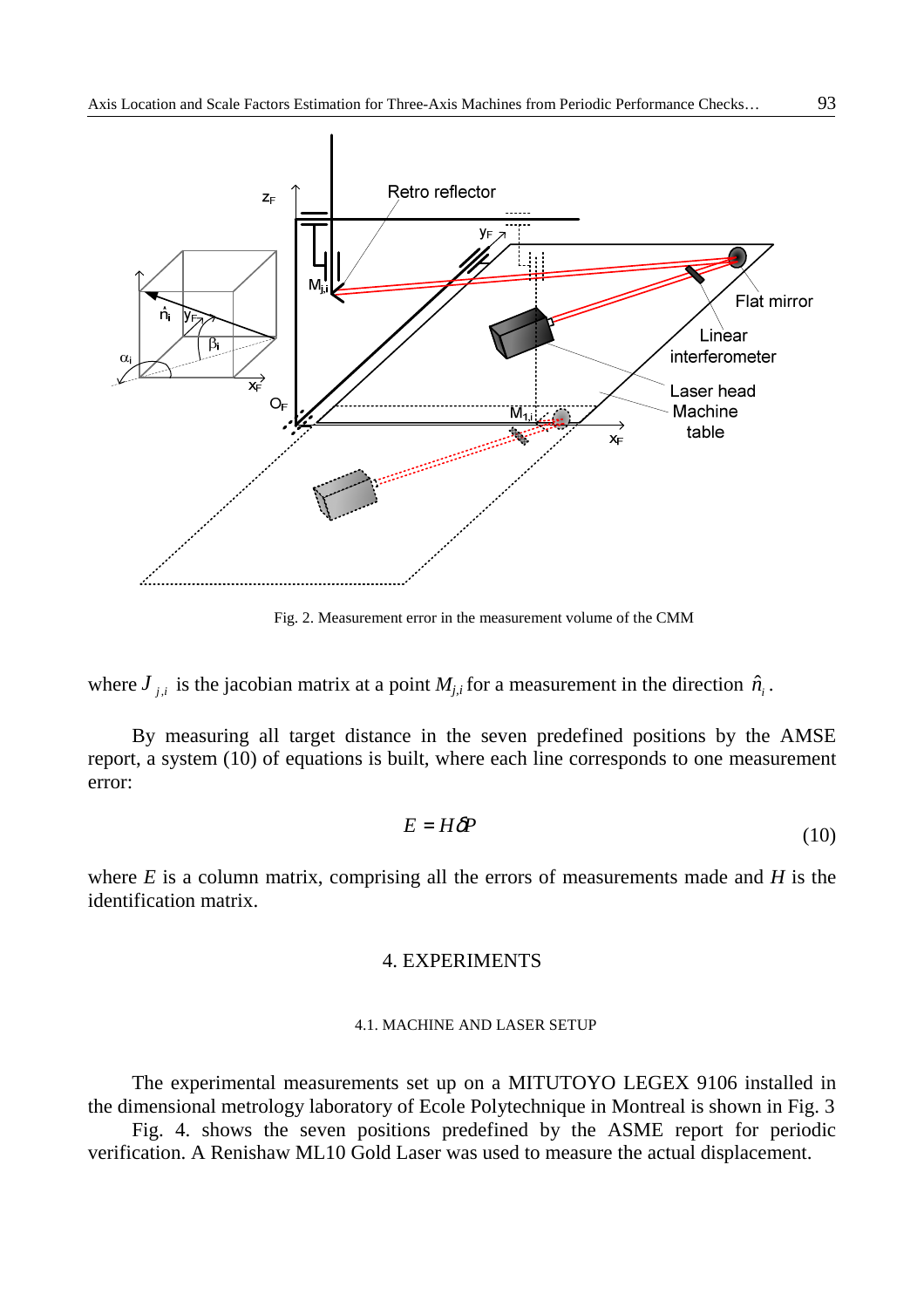

Fig. 3. Photo of the setup



Fig. 4. Seven measurement positions predefined by the ASME report

### 4.2. RESULTS FOR THE SEVEN PREDEFINED POSITIONS

Fig. 5 shows the results of measurements. Each curve represents the mean of 3 repetitions. The curves are the model prediction using the following estimated scale gain error and out-of-squarenesses:

out-of-squarenesses:  $\varepsilon_{z,Y} = 2.7 \text{ } \mu \text{rad}, \ \varepsilon_{y,X} = 4.2 \text{ } \mu \text{rad} \text{ and } \varepsilon_{x,X} = 2.5 \text{ } \mu \text{rad}$ scale gain errors:  $K_x = 1.7 \mu \text{m/m}$ ,  $K_y = -4.8 \mu \text{m/m}$  and  $K_z = -0.74 \mu \text{m/m}$ .

A percentage *D* representing the maximum residual  $R_{max}$  relative to the maximum error  $E_{max}$ , is calculated, this percentage characterize the ability of the identified parameters to correct the machine.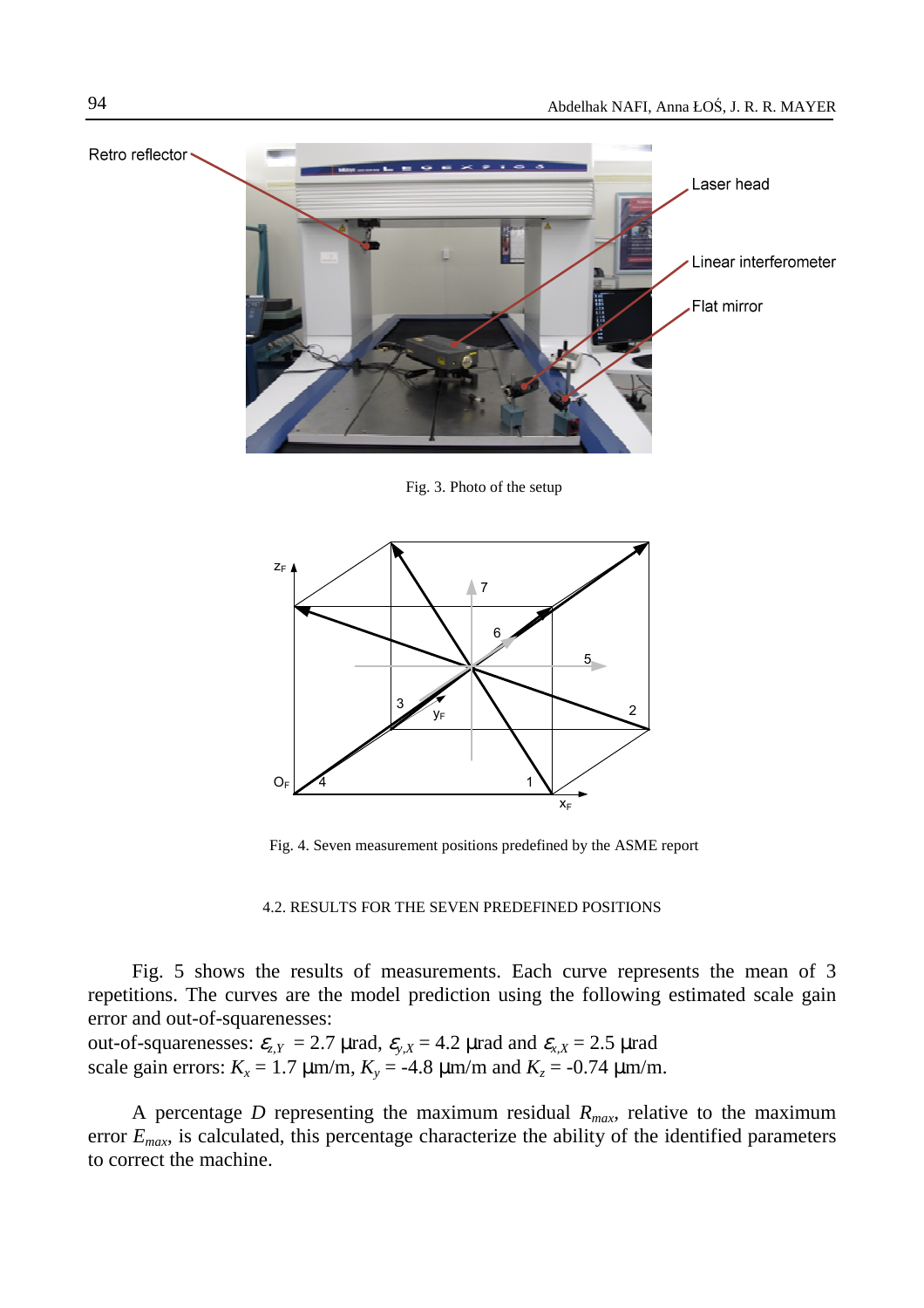

Fig. 5. Results of measurements in seven positions predefined by ASME report

$$
D = \left(1 - \frac{|R_{\text{max}}|}{|E_{\text{max}}|}\right) \times 100\%
$$
\n(11)

For the measurement in the seven predefined positions presented in Fig. 5.  $E_{max}$  = 7.4  $\mu$ m and  $R_{max}$  = 0.75  $\mu$ m, so *D* = 89%. That mean 89% of the maximum error will be corrected using the six identified parameter and the maximum error after correction is estimated at 0.75 um.

To consider the representativity of the estimated parameters, among the seven measurement positions, only six positions are used to identify the six parameters and the results are used to predict the measurement in the positions not used for the identification of parameters. Fig. 6 presents the measured and predicted errors for the position not used for identification, for the seven studied cases.

Two examples are presented:

Example 1: positions 1, 2, 4, 5, 6 and 7 are used for the identification; 3 is excluded. Fig. 6 presents the measured and predicted errors in position 3. For this position, a maximum residual  $R_{max} = 1.2 \mu$ m and a maximum error  $E_{max} = 7.4 \mu$ m, for  $D = 83 \%$ .

Example 2: positions 1, 2, 3, 4, 5 and 6 are used for the identification; 7 is excluded. Fig. 6 presents the measured and predicted errors in position 7. The maximum residual, in this position, is  $R_{max} = 0.92 \mu$ m and the maximum error is  $E_{max} = -0.28 \mu$ m, for  $D = -228 \%$ . That means that the error in position 7 becomes larger than before correction. The maximum error, in position 7, after correction, is estimated at 0.92  $\mu$ m.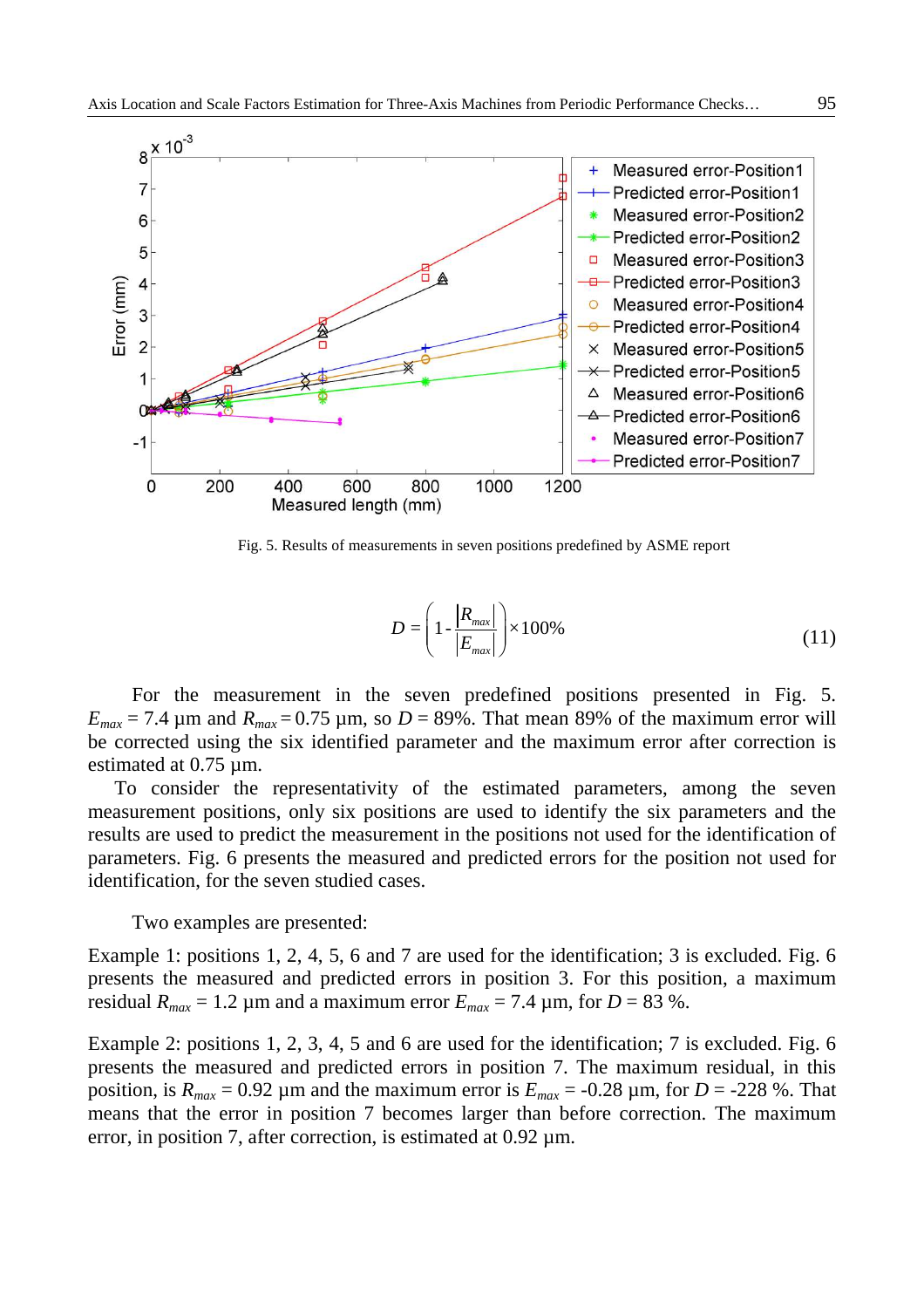

Fig. 6. Results of measurements in seven predefined positions and prediction using estimated parameters with six positions



Fig. 7. Measurement positions a) 7 measurement positions predefined by ASME report ;24 measurement positions in a) 3D view ; b) 2D view (special proposed representation)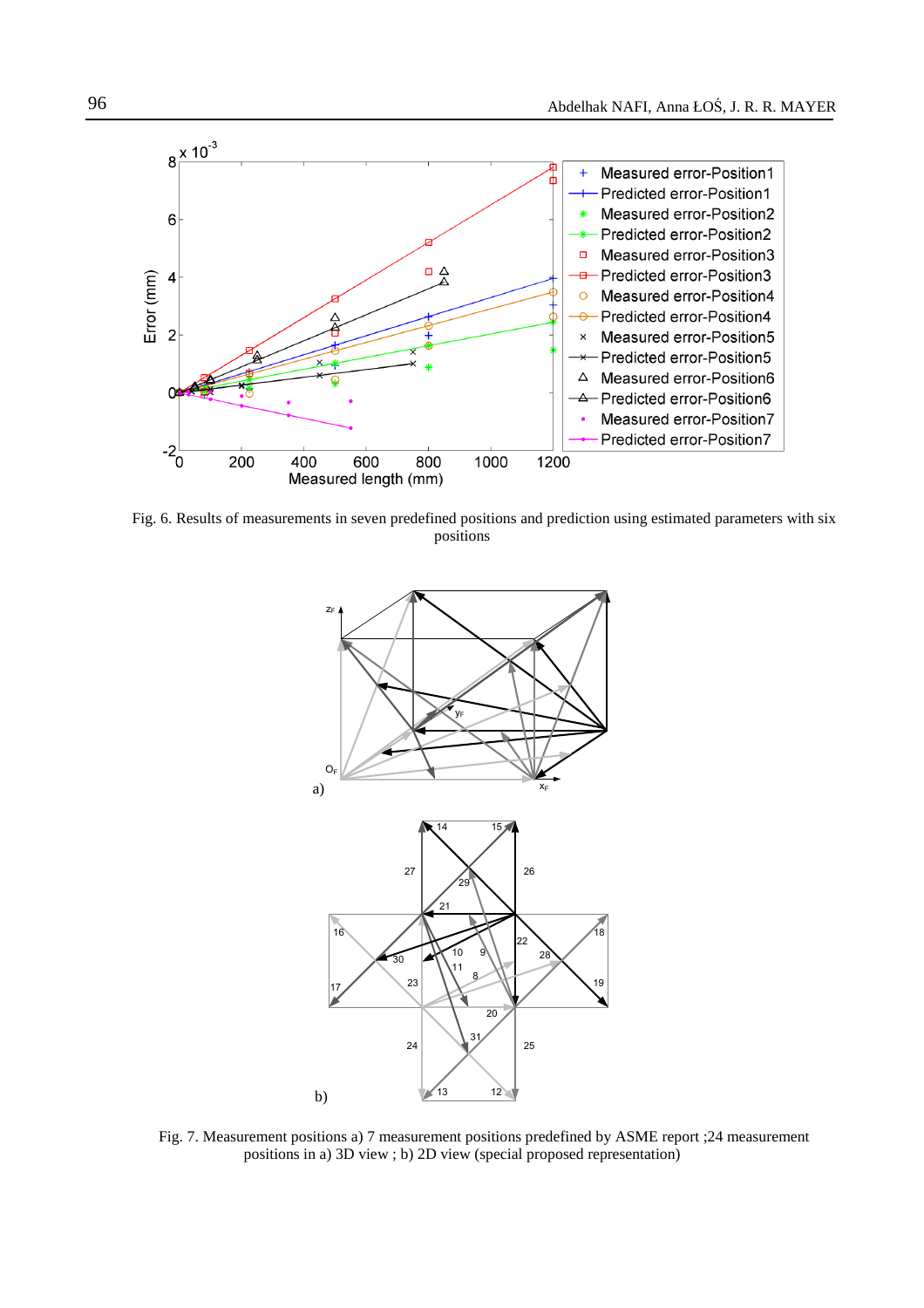Because the directions used to check the CMM are also used for calibration, the CMM is optimised for the performance check. This should not be considered good practice even though it saves time to the user. In order to verify the ability of the six parameters identified using the data from a volumetric check with seven predefined positions, 24 positions (Fig. 7a and Fig. 7b) are used to predict the measurements in the volume of the machine. The Renishaw ML10 Gold Laser was mounted on a rotating module and placed in the middle of the machine table. This allowed to direct the laser beam successively towards the four corners of the table and, by using a flat mirror, to redirect it in 24 measured positions without dismounting the laser, which shortened measurement performing time significantly by greatly simplifying the setup changes.

### 4.3. VALIDATION USING ANOTHER 24 POSITIONS

Fig. 8 shows a comparison between the errors measured and the errors predicted by calculation in the 24 measured positions others than the 7 positions predefined by the ASME report and used for the model estimation.

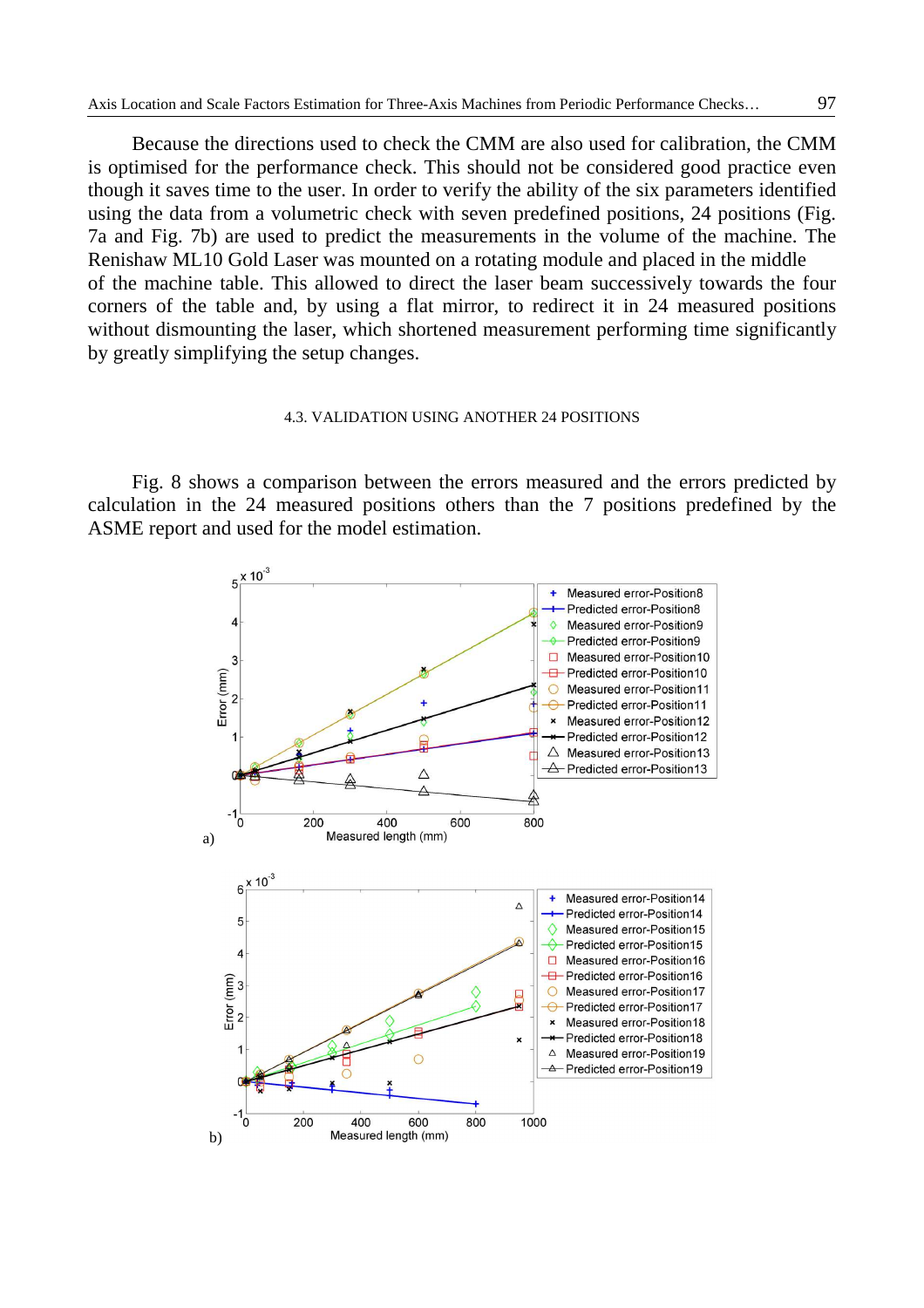

Fig. 8. Result of measurement in 24 positions others than 7 used for identification of six parameters; a) from 8 to 13 b) from 14 to 19 c) from 20 to 25 d) from 26 to 31 measurement positions

It shows that the maximum measured error is  $5.5 \mu m$  and the maximum residual is 2.6  $\mu$ m, so  $D = 52\%$ . The percentage of error non-explained by the model may be due to the measurement uncertainty and the potential contamination from non-modelled motion errors [12].

It can be observed that the predicted errors depend only on the directions of measurement; for example: the prediction errors in the position 16 and 18 are the same. This is expected because only scale and out-of-squarenesses are modelled.

If scale gain errors are dominants the measurement errors in two positions parallel to the tested axes (for example position 20 and 21) should be identical. However, as can be seen in Fig. 8c) these measurement errors are different. This suggests that other errors sources are present and are significant. This shows the limits of the model predictive capability.